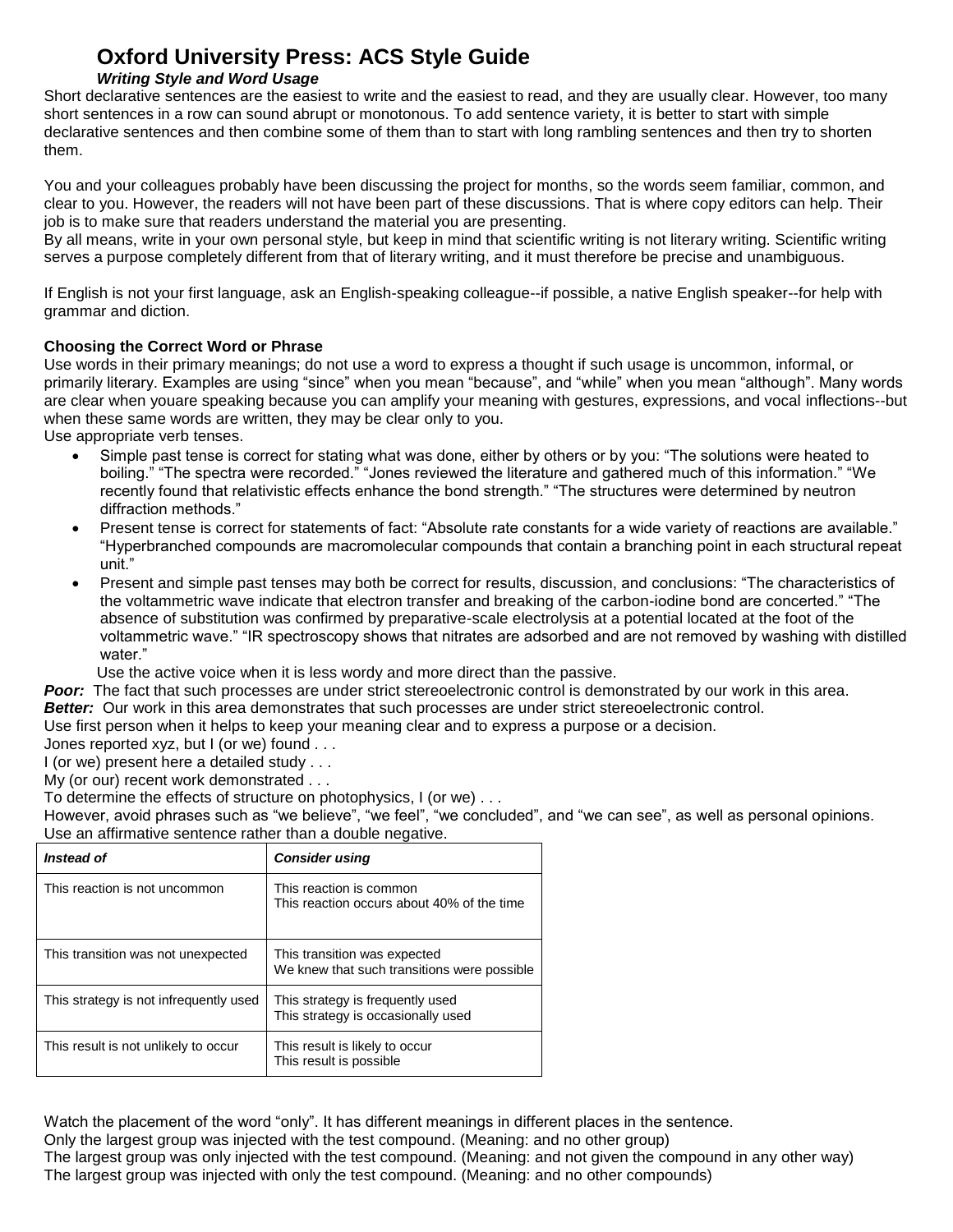The largest group was injected with the only test compound. (Meaning: there were no other test compounds) Be sure that the antecedents of the pronouns "this" and "that" are clear. If there is a chance of ambiguity, use a noun to clarify your meaning.

*Ambiguous:* The photochemistry of transition-metal carbonyl complexes has been the focus of many investigations. This is due to the central role that metal carbonyl complexes play in various reactions.

*Unambiguous:* The photochemistry of transition-metal carbonyl complexes has been the focus of many investigations. This interest is due to the central role that metal carbonyl complexes play in various reactions.

Use the proper subordinating conjunctions. "While" and "since" have strong connotations of time. Do not use them where you mean "although", "because", or "whereas".

**Poor:** Since solvent reorganization is a potential contributor, the selection of data is very important.

**Better:** Because solvent reorganization is a potential contributor, the selection of data is very important.

**Poor:** While the reactions of the anion were solvent-dependent, the corresponding reactions of the substituted derivatives were not.

*Better:* Although the reactions of the anion were solvent-dependent, the corresponding reactions of the substituted derivatives were not.

*Also:* The reactions of the anion were solvent-dependent, but (or whereas) the corresponding reactions of the substituted derivatives were not.

Use "respectively" to relate two or more sequences in the same sentence.

The excitation and emission were measured at 360 and 440 nm, respectively.(That is, the excitation was measured at 360 nm and the emission was measured at 440 nm.)

Use the more accurate terms "greater than" or "more than" rather than the imprecise "over" or "in excess of".

greater than 50%, *not* in excess of 50%

more than 100 samples, *not* over 100 samples

more than 25 mg, *not* in excess of 25 mg, *not* over 25 mg

Use "fewer" to refer to number; use "less" to refer to quantity. fewer than 50 animals

fewer than 100 samples

less product

less time

less work

However, use "less" with number and unit of measure combinations because they are regarded as singular. less than 5 mg less than 3 days

Use "between" with two named objects; use "among" with three or more named or implied objects. Communication between scientists and the public is essential.

Communication among scientists, educators, and the public is essential.

Communication among scientists is essential.

Choose "assure", "ensure", and "insure" depending on your meaning. To assure is to affirm; to ensure is to make certain; to insure is to indemnify for money. He assured me that the work had been completed.

The procedure ensures that clear guidelines have been established.

You cannot get a mortgage unless you insure your home.

Choose "affect", "effect", and "impact" depending on your meaning. "Affect" is a verb meaning to influence, modify, or change. "Effect" as a verb means to bring about, but as a noun it means consequence, outcome, or result. "Impact" is a noun meaning a significant effect. The increased use of pesticides affects agricultural productivity.

The use of polychlorinated benzenes has an effect on the cancer rate.

The effect of the added acid was negligible.

The new procedure effected a 50% increase in yield.

The impact of pesticide use on health is felt throughout the world.

The acid did not have a great impact on the reaction rate.

It is acceptable to use split infinitives to avoid awkwardness or ambiguity.

*Awkward:* The program is designed to assist financially the student who is considering a career in chemistry.

**Better:** The program is designed to financially assist the student who is considering a career in chemistry.

**Ambiguous:** The bonded phases allowed us to investigate fully permanent gases.

**Better:** The bonded phases allowed us to fully investigate permanent gases.

Use "whether" to introduce at least two alternatives, either stated or implied. I am not sure whether I should repeat the experiment.

I am not sure whether I should repeat the experiment or use a different statistical treatment.

I am going to repeat the experiment whether the results are positive or negative.

Use "whether or not" to mean "regardless of whether".

*Incorrect:* I am not sure whether or not to repeat the experiment.

**Correct:** I am not sure whether to repeat the experiment.

Also correct: Whether or not the results are positive, I will repeat the experiment.

Also correct: Whether or not I repeat the experiment, I will probably leave the laboratory late tonight.

Use "to comprise" to mean "to contain" or "to consist of"; it is not a synonym for "to compose". The whole comprises the parts,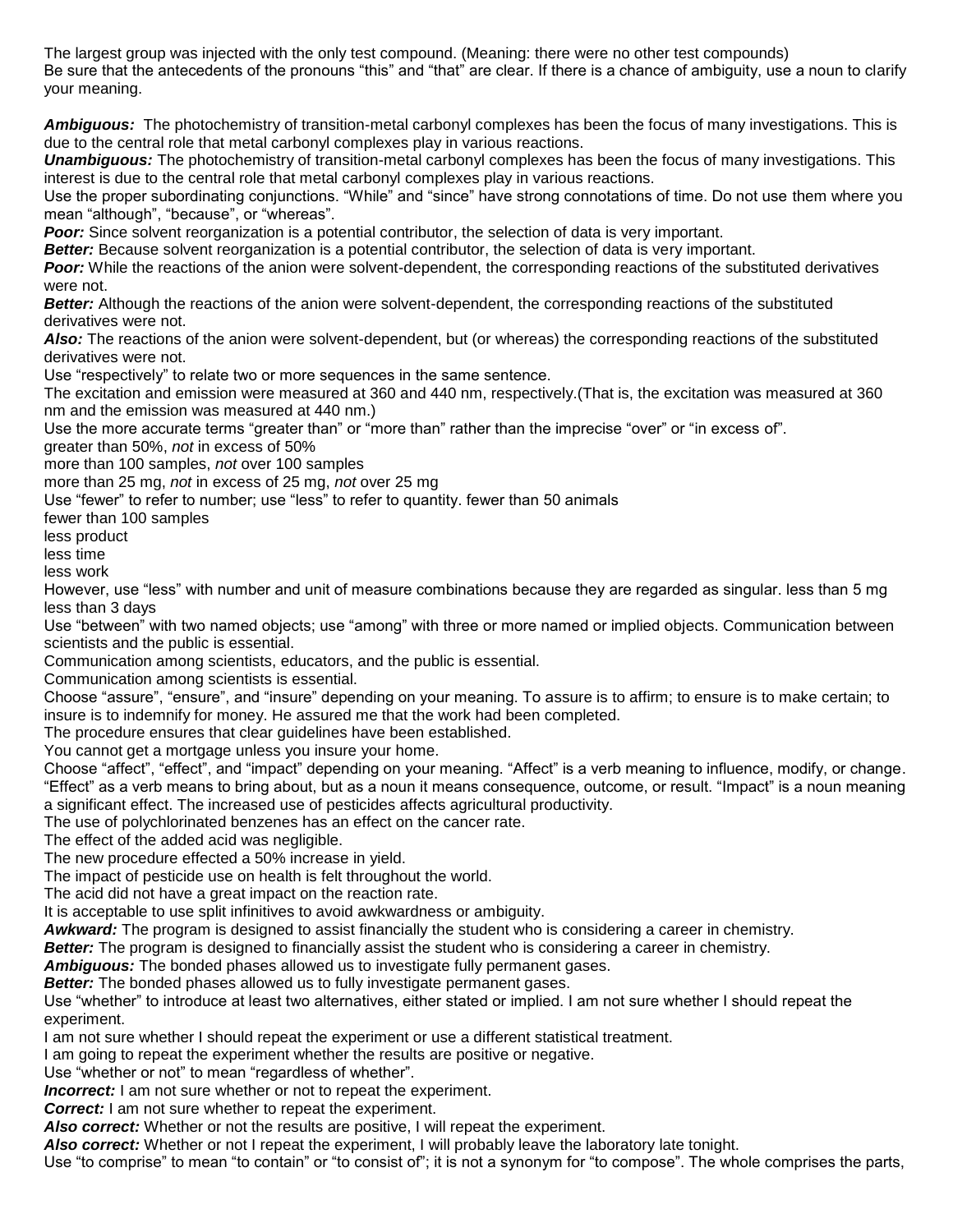or the whole is composed of the parts, but the whole is not comprised of the parts. Never use "is comprised of". *Incorrect:* A book is comprised of chapters.

*Correct:* A book comprises chapters.

*Also correct:* A book is composed of chapters.

**Incorrect:** Our research was comprised of three stages.

*Correct:* Our research comprised three stages.

### **Articles**

Choose the articles "a" and "an" according to the pronunciation of the words or abbreviations they precede. a nuclear magnetic resonance spectrometer

### an NMR spectrometer

Use "a" before an aspirated "h"; use "an" before the vowel sounds of a, e, i, o, "soft" u, and y.

| a house<br>a history | but | an hour<br>an honor                            |
|----------------------|-----|------------------------------------------------|
| a union<br>a U-14C   | but | an ultimate<br>an ylide<br>an yttrium compound |

Choose the proper article to precede B.A., B.S., M.A., M.S., and Ph.D., according to pronunciation of the first letter. a B.S. degree

an M.S. degree

a Ph.D.

# **Comparisons**

Introductory phrases that imply comparisons should refer to the subject of the sentence and be followed by a comma. *Incorrect:* Unlike alkali-metal or alkaline-earth-metal cations, hydrolysis of trivalent lanthanides proceeds significantly at this pH.

*Correct:* Unlike that of alkali-metal or alkaline-earth-metal cations, hydrolysis of trivalent lanthanides proceeds significantly at this pH.

*Also correct:* Unlike alkali-metal or alkaline-earth-metal cations, trivalent lanthanides hydrolyze significantly at this pH. *Incorrect:* In contrast to bromide anion, there is strong distortion of the free fluoride anion on the vibrational spectroscopy time scale.

**Correct:** In contrast to bromide anion, the free fluoride anion is strongly distorted on the vibrational spectroscopy time scale. Use the verb "compare" followed by the preposition "to" when similarities are being noted. Use "compare" followed by the preposition "with" when differences are being noted. Only things of the same class should be compared. Compared to compound **3**, compound **4** shows an NMR spectrum with corresponding peaks.

Compared with compound **3**, compound **4** shows a more complex NMR spectrum.

Do not omit words needed to complete comparisons, and do not use confusing word order. The subordinating conjunction "than" is often used to introduce the second element in a comparison, following an adjective or adverb in the comparative degree.

*Incorrect:* The alkyne stretching bands for the complexes are all lower than the uncoordinated alkyne ligands.

*Correct:* The alkyne stretching bands for the complexes are all lower than those for the uncoordinated alkyne ligands. *Also correct:* The alkyne stretching bands are all lower for the complexes than for the uncoordinated alkyne ligands.

*Incorrect:* The decrease in isomer shift for compound **1** is greater in a given pressure increment than for compound **2**. *Correct:* The decrease in isomer shift for compound **1** is greater in a given pressure increment than that for compound **2**. *Also correct:* The decrease in isomer shift in a given pressure increment is greater for compound **1** than for compound **2**. Idioms often used in comparisons are "different from", "similar to", "identical to", and "identical with". Generally these idioms should not be split.

*Incorrect:* The complex shows a significantly different NMR resonance from that of compound **1**.

*Correct:* The complex shows an NMR resonance significantly different from that of compound **1**.

*Incorrect:* Compound **5** does not catalyze hydrogenation under similar conditions to compound **6**.

*Correct:* Compound **5** does not catalyze hydrogenation under conditions similar to those for compound **6**.

**Exception:** These idioms can be split if an intervening prepositional phrase modifies the first word in the idiom. The single crystals are all similar in structure to the crystals of compound **7**.

Solution A is identical in appearance with solution B.

Phrases such as "relative to", "as compared to", and "as compared with" and words such as "versus" are also used to introduce the second element in a comparison. The things being compared must be in parallel structure (that is, grammatically equal). The greater acidity of nitric acid relative to nitrous acid is due to the initial-state charge distribution in the molecules.

The lowering of the vibronic coupling constants for Ni as compared with Cu is due to configuration interaction.

This behavior is analogous to the reduced Wittig-like reactivity in thiolate versus phenoxide complexes.

### **Parallelism**

Use coordinating conjunctions ("and", "but", "or", "nor", "yet", "for", and sometimes "so"), correlative conjunctions ("either, or"; "neither, nor"; "both, and"; "not only, but also"; "not, but"), and correlative constructions ("as well as"; e.g., "as well as") to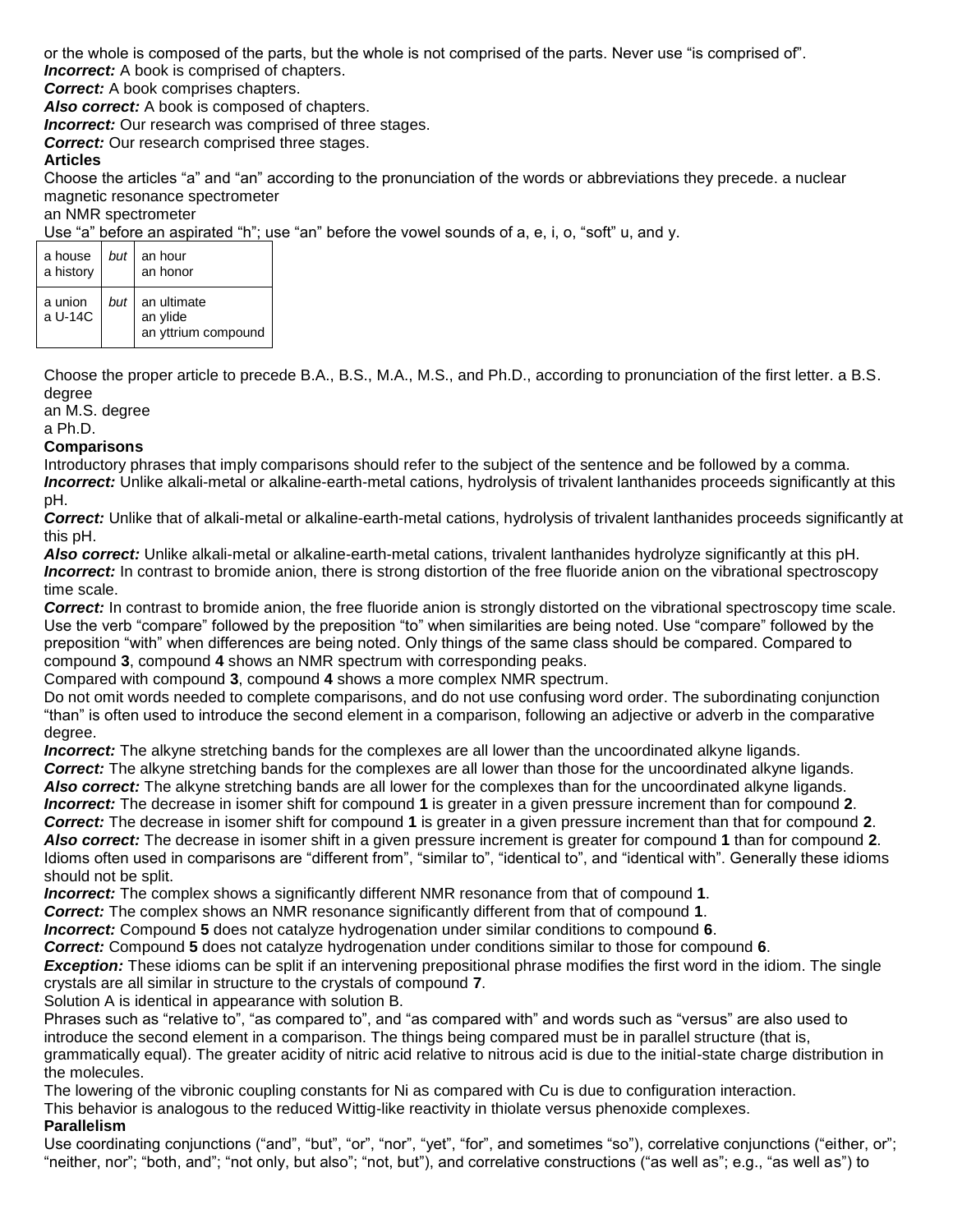connect words or groups of words of equal grammatical rank.

*Incorrect:* Compound **12** was prepared analogously and by Lee's method (*5*).

*Correct:* Compound **12** was prepared in an analogous manner and by Lee's method (*5*).

*Incorrect:* It is best to use alternative methods both because of the condensation reaction and because the amount of water in the solvent increases with time.

*Correct:* It is best to use alternative methods both because of the condensation reaction and because of the increase in the amount of water in the solvent with time.

**Incorrect:** The product was washed either with alcohol or acetone.

*Correct:* The product was washed with either alcohol or acetone.

*Also correct:* The product was washed either with alcohol or with acetone.

*Incorrect:* Not only was the NiH functionality active toward the C-donor derivatives but also toward the N donors.

*Correct:* The NiH functionality was active not only toward the C-donor derivatives but also toward the N donors.

Also correct: The NiH functionality was not only active toward the C-donor derivatives but also active toward the N donors. Also correct: Not only was the NiH functionality active toward the C-donor derivatives, but it was also active toward the N donors.

Use parallel constructions in series and lists, including section headings and subheadings in text and tables and listings in figure captions.

Do not try to use parallel construction around the word "but" when it is not used as a coordinating conjunction. Increasing the number of fluorine atoms on the adjacent boron atom decreases the chemical shift, but only by a small amount.

The reaction proceeded readily, but with some decomposition of the product.

### **Words and Phrases To Avoid**

### Avoid slang and jargon.

If you have already presented your results at a symposium or other meeting and are now writing the paper for publication in a book or journal, delete all references to the meeting or symposium such as "Good afternoon, ladies and gentlemen", "This morning we heard", "in this symposium", "at this meeting", and "I am pleased to be here". Such phrases would be appropriate only if you were asked to provide an exact transcript of a speech.

Be brief. Wordiness obscures your message, annoys the reader, and displeases the publisher because the resulting lengthy paper is more expensive to produce and to print.

- Omit phrases such as: As already stated
- It has been found that
- It has long been known that
- It is interesting to note that
- It is worth mentioning at this point
- It may be said that
- It was demonstrated that
- Omit excess words.

| Instead of                                      | Use                              |
|-------------------------------------------------|----------------------------------|
| • It is a procedure that is often used.         | • This procedure is often used.  |
| • There are seven steps that must be completed. | • Seven steps must be completed. |
| • This is a problem that is                     | • This problem is                |
| • These results are preliminary in nature.      | • These results are preliminary. |

Use single words instead of phrases.

| • Instead of                | • Use                      |
|-----------------------------|----------------------------|
| $\bullet$ a number of       | many, several<br>$\bullet$ |
| $\bullet$ a small number of | $\bullet$ a few            |
| • are in agreement          | agree                      |
| • are found to be           | $\bullet$ are              |
| • are known to be           | are                        |
| • at present                | now                        |
| • at the present time       | now                        |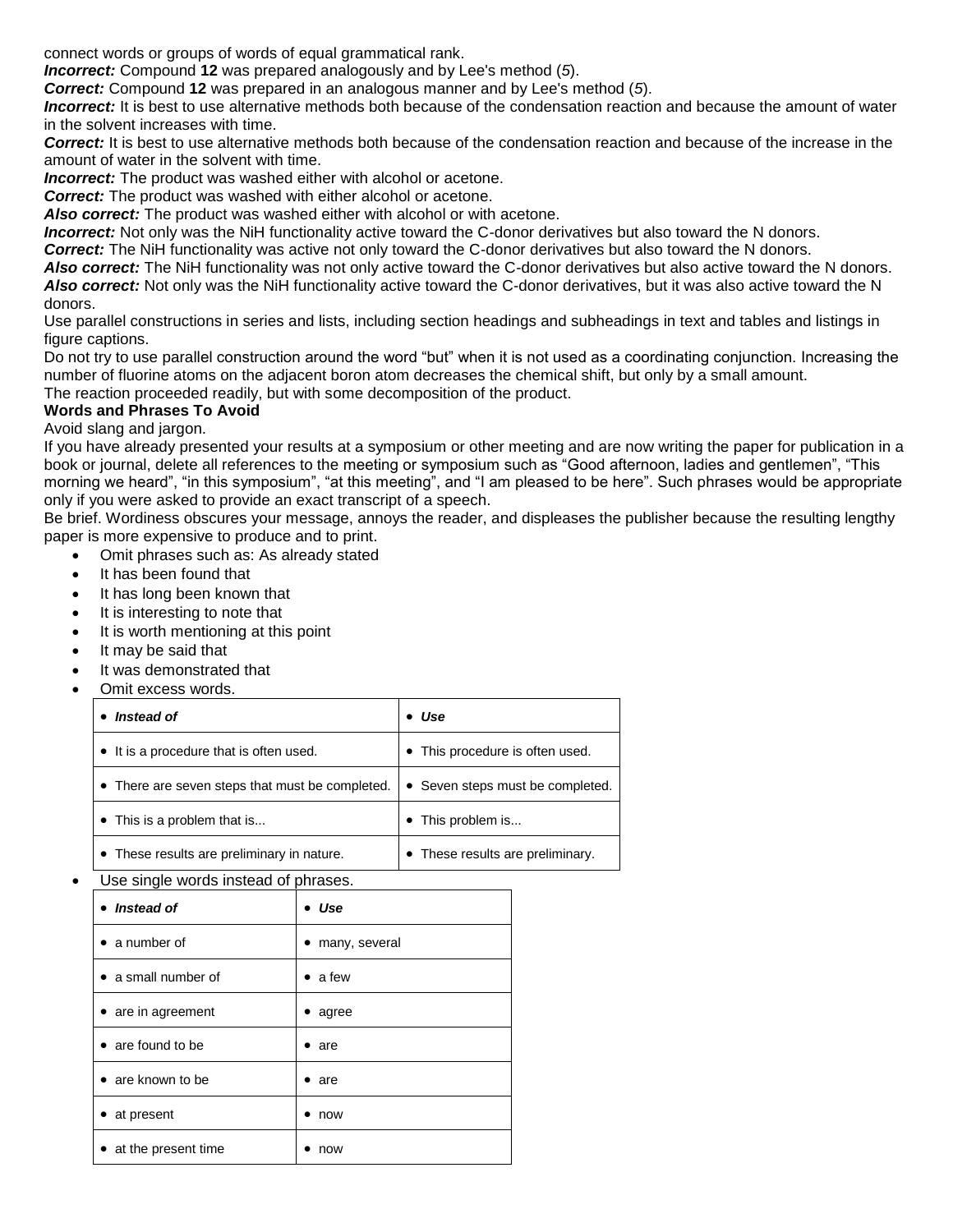| based on the fact that           | because                             |
|----------------------------------|-------------------------------------|
| by means of<br>٠                 | $\bullet$ by                        |
| despite the fact that            | although                            |
| due to the fact that             | because                             |
| during that time                 | while                               |
| fewer in number                  | $\bullet$ fewer                     |
| for the reason that              | because                             |
| has been shown to be             | ● is                                |
| if it is assumed that            | $\bullet$ if                        |
| • in color, e.g., red in color   | · just state the color, e.g., red   |
| in consequence of this fact<br>٠ | • therefore, consequently           |
| • in length                      | $\bullet$ long                      |
| in order to                      | $\bullet$ to                        |
| in shape, e.g., round in shape   | • just state the shape, e.g., round |
| · in size, e.g., small in size   | • just state the size, e.g., small  |
| • in spite of the fact that      | • although                          |
| in the case of<br>$\bullet$      | $\bullet$ in, for                   |
| in the near future               | soon                                |
| in view of the fact that         | because                             |
| is known to be                   | is                                  |
| it appears that                  | apparently                          |
| it is clear that                 | • clearly                           |
| it is likely that                | likely                              |
| it is possible that              | possibly                            |
| it would appear that             | apparently                          |
| of great importance              | important                           |
| on the order of                  | about                               |
| owing to the fact that           | because                             |
| prior to                         | before                              |
| reported in the literature       | reported                            |
| subsequent to                    | after                               |

Do not use contractions in scientific papers. *Incorrect:* The identification wasn't confirmed by mass spectrometry. *Correct:* The identification was not confirmed by mass spectrometry. Do not use the word "plus" or the plus sign as a synonym for "and".